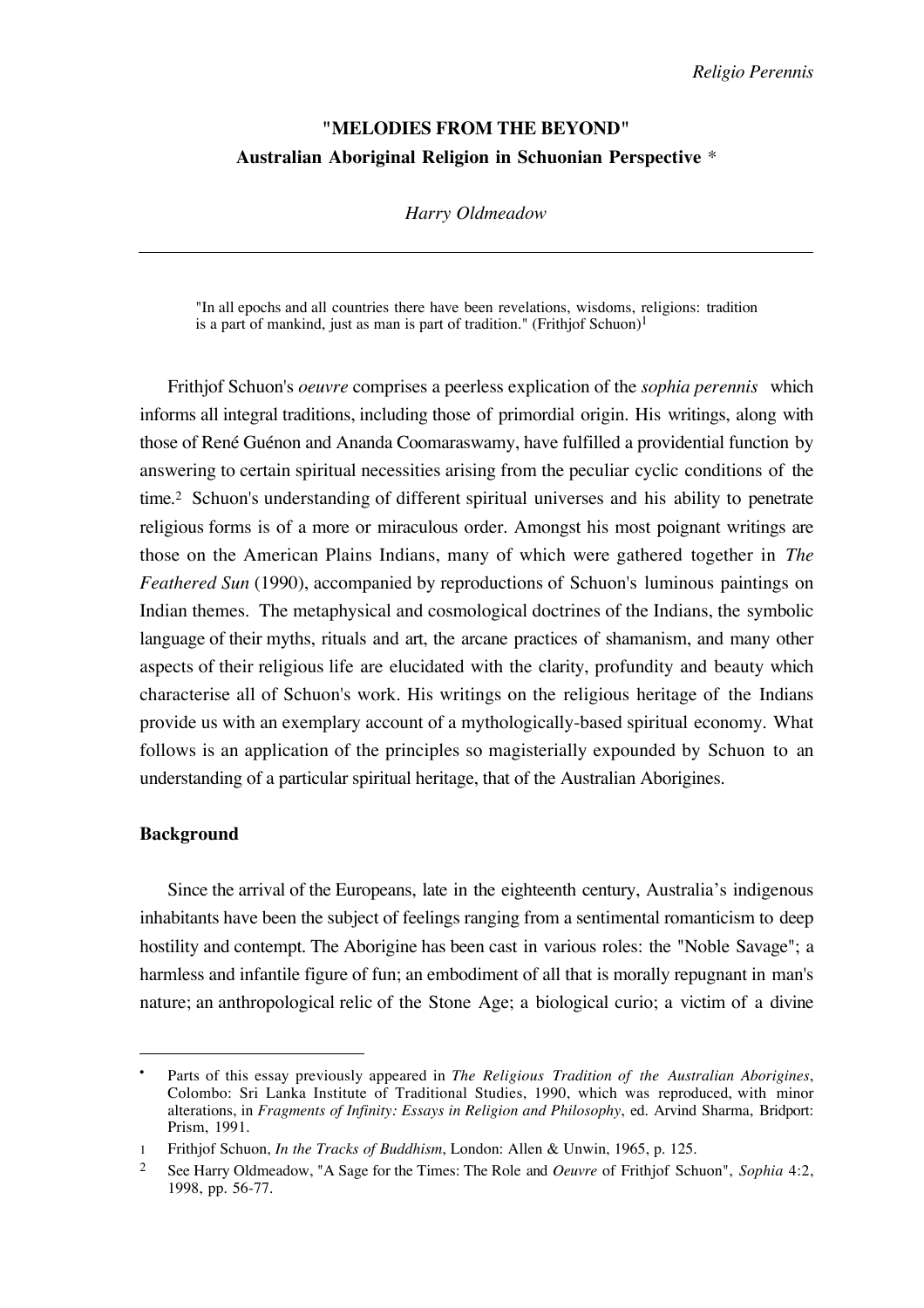curse; a social misfit incapable of living a responsible and productive life. The stereotypes have changed under the pressure of new circumstances and the shifting ideological presuppositions of the observers but throughout them all runs the persistent European failure to understand Aboriginal culture, in particular that network of beliefs, values, attitudes, relationships and patterned behaviours which we can loosely assemble under the canopy of "Aboriginal religion". The factors which have shaped European attitudes are precisely those which have fuelled the ongoing cultural vandalism of modern, industrial societies against indigenous cultures across the globe. To name a few: ignorance about the culture in question; ideas about the cultural superiority of modern, industrial civilisation, often buttressed by evolutionism of both a biological and social kind; the claims of an aggressive Christian exclusivism, operating as an accomplice to European colonialism; the inadequacies of the conceptual apparatus brought to the study of "primitive" cultures.

The attitude to Aboriginal religion of most European observers has been "a melancholy mixture of neglect, condescension and misunderstanding".3 From the outset there has been a tenacious, often wilful, refusal to acknowledge that the Aborigines had any religion at all. In 1798, for instance, an early colonist wrote:

It has been asserted by an eminent divine, that no country has yet been discovered where some trace of religion was not to be found. From every observation and inquiry that I could make among these people, from the first to the last of my acquaintance with them, I can safely pronounce them an exception to this opinion. <sup>4</sup>

The recognition that the Aborigines had a vibrant spiritual life and an ongoing tradition came slowly and was never more than partial. Such nineteenth-century scholarship as there was concerning Aboriginal religion often rested on rotten foundations, namely, those vague but potent Victorian prejudices and cultural valuations which assumed the biological and cultural superiority of the white man, the belief that British institutions marked the apotheosis of civilisation, and the notion that the extinction of the indigenous peoples of Australia was not only inevitable but divinely appointed.5 Notions of cultural superiority had a long and sordid pedigree in Europe, refurbished by evolutionism in both its scientific and sociological guises. The global decline of the darker races was a theme which enjoyed widespread currency in the Victorian era. Thus a late 19th century writer:

<sup>3</sup> Max Charlesworth: *Religion in Aboriginal Australia* ed M. Charlesworth et al., St Lucia: University of Queensland Press, 1984, p. 1.

<sup>4</sup> David Collins, *An Account of the English Colony in New South Wales*, 1798, quoted in W.E.H. Stanner, "Religion, totemism and symbolism" in *Religion in Aboriginal Australia,* p. 138. Such a view is echoed in the words of an otherwise sympathetic missionary, writing in the mid-19th century: "The Aborigines of New Holland, in this part of the Colony, have no priesthood, no altar, no sacrifice, nor any religious service, strictly so-called; their superstitious observances can scarcely be designated as divine rites being only mysterious works of darkness, revellings and suchlike." L.E. Threlkeld, quoted in *Religion in Aboriginal Australia,* p. 2.

<sup>5</sup> See the historical survey of European attitudes in Tony Swain, *Interpreting Aboriginal Religion,* Adelaide: Australian Association for the Study of Religion, 1985.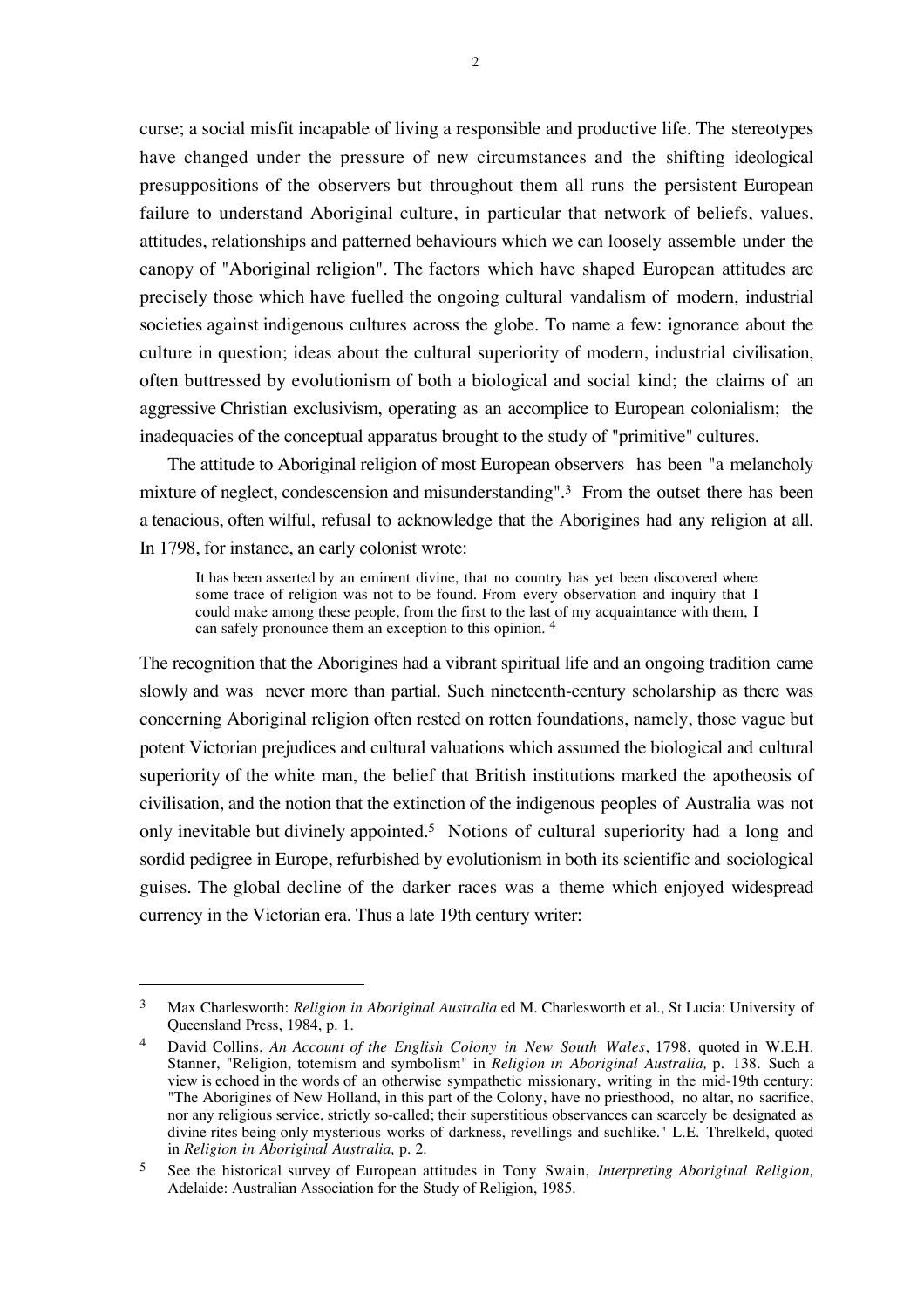It seems a law of nature where two races whose stages of progression differ greatly are brought into contact, the inferior race is doomed to disappear...The process seems to be in accordance with a natural law which...is clearly beneficial to mankind at large by providing for the survival of the fittest. Human progress has all been achieved by the spread of the progressive race and the squeezing out of the inferior ones...It may be doubted that the Australian aborigine would ever have advanced much beyond the status of the neolithic races...we need not therefore lament his disappearance.<sup>6</sup>

A militant Christian evangelism helped to erode the early Romantic image of the Noble Savage which had been derived, in large part, from the writings of Rousseau. (We should note in passing Schuon's remark that although the Noble Savage motif was no doubt largely sentimental, it was not drawn entirely "out of thin air".7) With widespread missionizing activity in Australia and the Pacific came a reaction against romantic primitivism: to churchmen of evangelical persuasion it was less than proper that "pagan savages" should be idealized as either noble or innocent.8 The theme of the Aborigines' moral abasement was in vogue by mid-century and all manner of pseudo-Biblical rationales were invoked to legitimate racialist and self-interested prejudices.

 The story of how the whites made the Aborigines exiles in their own land is, to say the least, a dismal one. The introduction of European diseases such as tuberculosis, influenza and syphilis, the appropriation of Aboriginal hunting grounds, the spreading of malign influences such as alcohol and gunpowder, the sexual exploitation of Aboriginal women, brutal physical violence escalating into a program of genocidal extermination in parts of the continent,9 institutionalized racial discrimination ranging from a well-intentioned paternalism to programs of vicious repression, the legal fiction of *terra nullius*, and governmental policies of "assimilation" and "integration" all played a significant role in this tragic story.10 More crucial perhaps than any of these depradations has been the desecration of sacred sites without which Aboriginal religious life cannot survive.

<sup>6</sup> *The Age* January 11th, 1889, quoted in Henry Reynolds (ed), *Dispossession: Black Australians and White Invaders,* Sydney: Allen & Unwin, p. 9.

<sup>7</sup> Frithjof Schuon, *The Feathered Sun: Plains Indians in Art and Philosophy*, Bloomington: World Wisdom Books, 1990, p. 77.

<sup>&</sup>lt;sup>8</sup> The role of Christian missionaries and their impact on Aboriginal culture is an extremely complex one which has been vastly oversimplified by apologists on both sides of the fence. It would certainly be misleading to suggest that the role of the missionaries was entirely destructive. In some areas the missionaries were instrumental in providing a refuge in which Aboriginal people were able to survive physically and in which at least some remnants of traditional culture were preserved. Nonetheless, a good deal of evil was perpetrated in the name of Christianity. For a balanced discussion of this issue see Monica Furlong, *The Flight of the Kingfisher*, London, Harper Collins, 1996, esp. Ch 4.

<sup>9</sup> As late as 1902 white commentators were still justifying the deliberate killing of Aborigines in terms such as these: "The substitution of more than a million of industrious and peaceful people for a roaming, fighting contingent of six thousand cannot be said to be dearly purchased even at the cost of the violent deaths of a fraction of the most aggressive among them." H.A. Turner, *History of the Colony of Victoria* Vol 1, London, 1902, p.239, quoted in *Dispossession: Black Australians and White Invaders, p. 9.* 

<sup>10</sup> As well as the work by Reynolds already cited see Henry Reynolds, *The Other Side of the Frontier,* Ringwood: Penguin, 1982, and C.D. Rowley, *The Destruction of Aboriginal Society,* Ringwood: Penguin, 1972.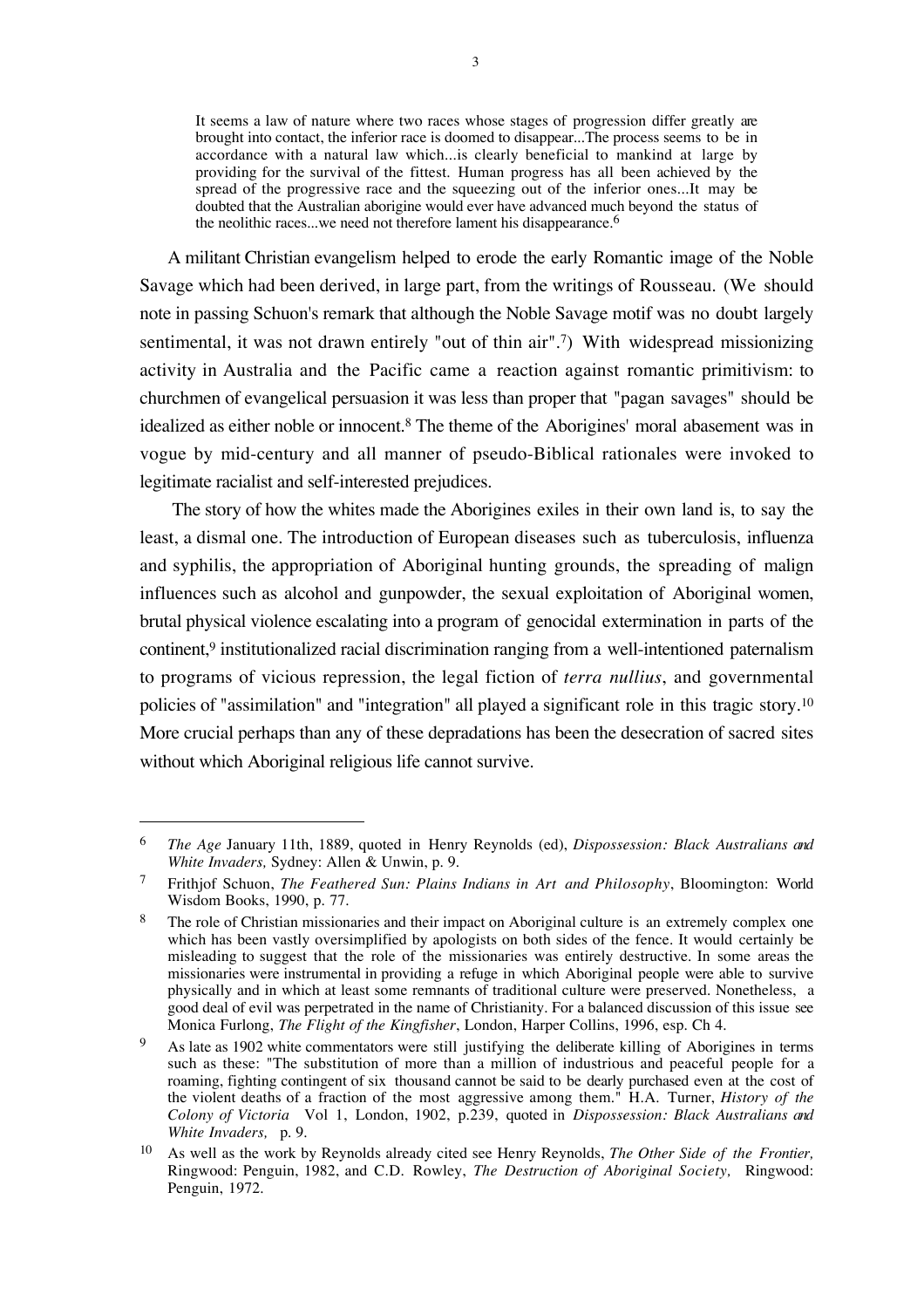Recent anthropologists have certainly abandoned many of the cruder racist assumptions of their predecessors but all too often have succeeded only in replacing Victorian prejudices with those more characteristic of our own age whilst still retaining a childish faith in the capacity of a rationalistic and materialistic pseudo-science to grasp the mysteries of a complex spiritual tradition. Nothing more dramatically betokens the failure of Durkheimian anthropology than its continuing insistence that Aboriginal "religion" is, essentially, a system for legitimizing certain social functions and relationships. Not for nothing has Mircea Eliade written of the "religious illiteracy" of so many scholars of so-called "primitive" religious traditions.<sup>11</sup> Whilst intellectual fashions amongst ethnologists and anthropologists have changed over the last two hundred years the one constant factor has been an intransigent reductionism which refuses to treat Aboriginal religion in its own terms or, indeed, in terms appropriate to any religious tradition. The theories of Freud, Durkheim and Levy-Bruhl, for instance, are all variations on the reductionist theme.12 Furthermore, as Whitall Perry once observed, "...the scientific pursuit of religion puts the saddle on the wrong horse, since it is the domain of religion to evaluate science, and not vice versa."13 Nothing so characterizes the mentality of modernism as the naive belief that the greater can be contained in the lesser, which is precisely the impossibility attempted when a profane scholarship, immune to anything of a spiritual order, tries to force a living spiritual tradition into the sterile categories of a quasi-scientific reductionism—no matter whether the reductionism in question be Durkheimian, Freudian, or Marxist! In the words of W.E.H. Stanner,

It is preposterous that something like a century of study, because of rationalism, positivism and materialism, should have produced two options: that Aboriginal religion is either (to follow Durkheim) what someone called "the mirage of society" or (to follow Freud) the neurosis of society. <sup>14</sup>

Such a situation should alert us to the dangers and impostures of modernism in its many different "scholarly" guises. Furthermore, from a religious viewpoint, we cannot too often

<sup>11</sup> Mircea Eliade, *Australian Religions*, Ithaca: Cornell University Press, 1971, pp. xiii-xiv.

<sup>12</sup> See E.E. Evans-Pritchard, *Theories of Primitive Religion,* Oxford: Clarendon Press, 1965, and Mircea Eliade, *Australian Religions* , p. xvii.

<sup>13</sup> Whitall Perry, Review of Ninian Smart's *The Phenomena of Religion* in *Studies in Comparative Religion* 7:2, 1973, p. 127.

<sup>14</sup> W. E. H. Stanner, "Religion, totemism and symbolism", in *Religion in Aboriginal Australia*, p. 155. One must, in fairness, concede that anthropology has produced some imaginative, sensitive and sympathetic scholars who have alerted us to the many misdemeanours of their predecessors and who have helped to foster a more respectful approach which tries to understand Aboriginal religion in its own terms. The late Professor Stanner, for instance, insisted that Aboriginal religion must be studied "*as* religion and not as the mirror of something else" and strenuously refuted the fallacy that "the social order is primary and in some sense causal, and the religious order secondary and in some sense consequential". (W.E.H. Stanner, *On Aboriginal Religion,* Oceania Monograph No 11, Sydney, 1963, quoted in Mircea Eliade, Australian *Religions* , pp. 196-197. See also W.E.H. Stanner, *White Man Got No Dreaming, Essays 1938-1973*, Canberra: Australian National University Press, 1979.)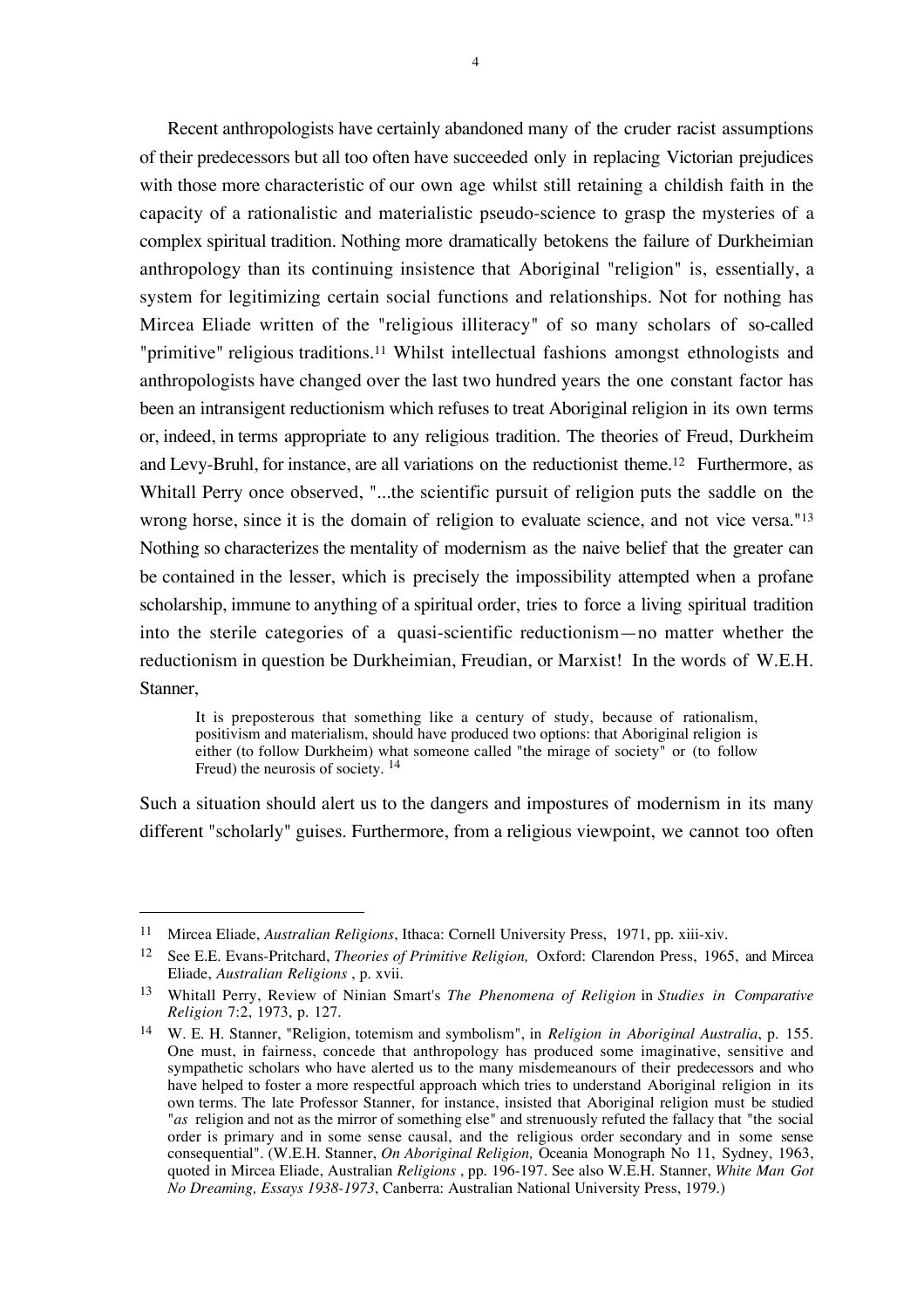recall Schuon's reminder that, "it is the spiritual, not the temporal, which culturally, socially and politically is the criterion of all other values."15

## **Aboriginal Culture**

In terms of its socio-economic organisation Aboriginal culture can be described, over most of the continent, as a hunter-gatherer society in which tribal members were highly mobile within clearly understood geographical boundaries, and in which the social dynamics were governed by complex kinship and totemic systems, and by principles of reciprocity and exchange. The web of beliefs and practices, which might loosely be labelled "religious", is best described as mythologically-based and embedded in a ritual-ceremonial complex centering on a sacramental relationship with the land itself.16 Aboriginal religion can also be described as "primal" which is to say that it is prehistoric in origin, non-literate, tribal, and one in which the distinction between "religion" and "culture" at large has no meaning.17 The qualities which Hilton Deakin has identified as characteristic of primal cultures apply specifically to Aboriginal society: such cultures are ethnocentric, non-universal, nonmissionizing; they are intimately related to the natural world by a perceived spiritual kinship; they emphasize the existence of supernatural powers which are accessible to the human world; and they experience the world as saturated with spiritual power.<sup>18</sup> Schuon's words concerning the American Indians apply equally well to the Aborigines:

The Indian is predisposed towards the suprasensible and strives to penetrate the hard wall of the sensible world, seeks openings where he can, and finds them chiefly in phenomena themselves, which indeed, in their contents, are nothing other than signposts to the suprasensible. Things are hard-frozen melodies from the Beyond.<sup>19</sup>

Such cultures are also governed by sacred mythic accounts which leave them indifferent to the linear and chronological conception of history as it is understood in the modern West.20 Of course, we here use "myth" not in its pejorative modern sense of a meaningless fabrication but rather in its perennial sense as a narrative account carrying metaphysical and spiritual messages. Recall Ananda Coomaraswamy words:

The myth (he wrote) is the penultimate truth, of which all experience is the temporal reflection. The mythical narrative is of timeless and placeless validity, true nowhere and

<sup>15</sup> Frithjof Schuon, *The Transfiguration of Man*, Bloomington: World Wisdom Books, 1995, p. 28.

<sup>&</sup>lt;sup>16</sup> If it be asked what is meant by the term "sacramental" one can hardly do better than the traditional Christian formulation that a sacrament is "an outer and visible sign of an inner and invisible grace".

<sup>17</sup> See Max Charlesworth, *Religion in Aboriginal Australia,* pp. 13-14.

<sup>18</sup> See Hilton Deakin, "Some thoughts on transcendence in tribal societies" in *Ways of Transcendence,* ed Edwin Dowdy, Adelaide: Australian Association for the Study of Religion, 1982, pp. 95-109.

<sup>19</sup> Frithjof Schuon, *The Feathered Sun*, p. 154.

<sup>20</sup> Mircea Eliade, *Australian Religions* , pp. xvff.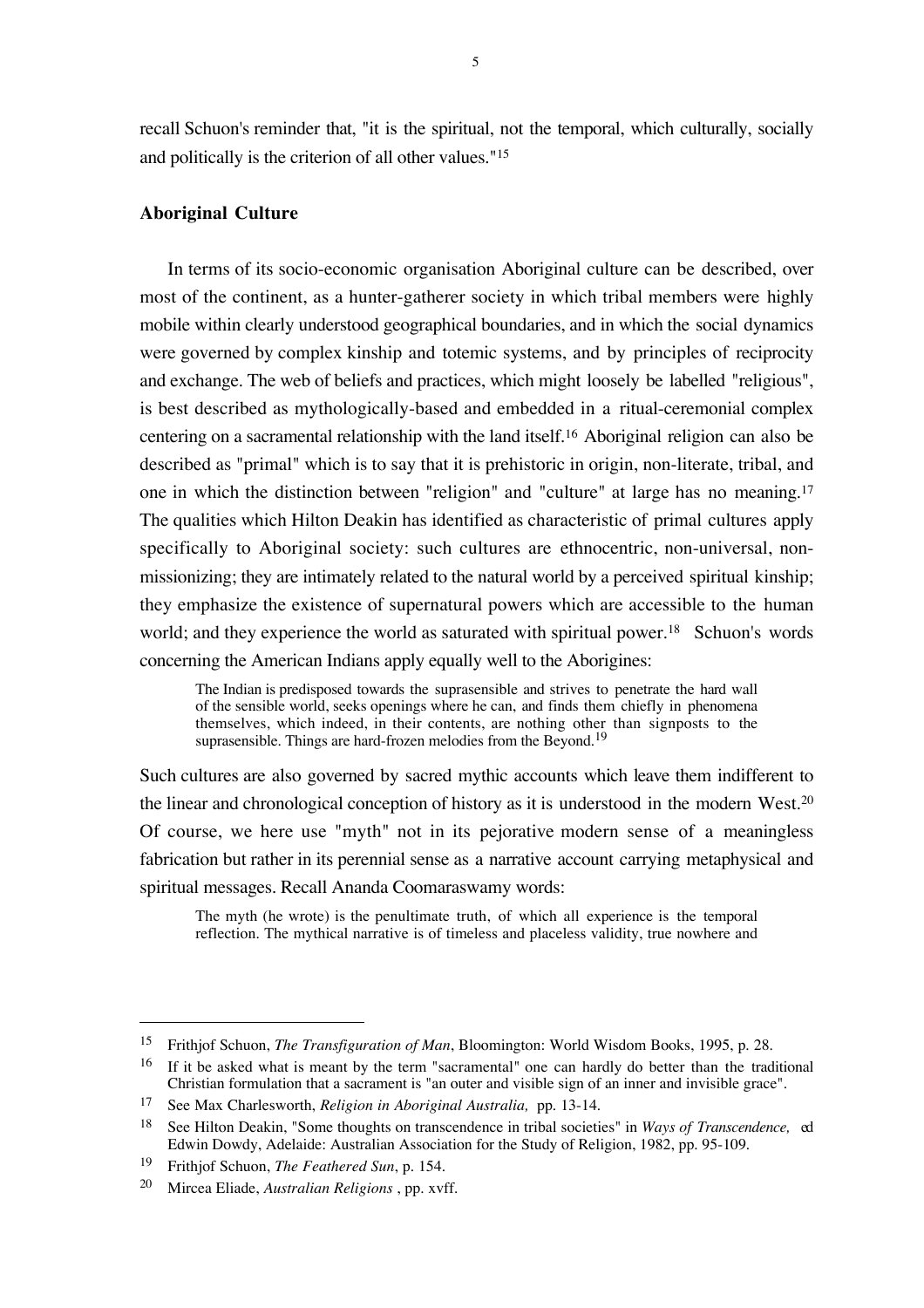everywhere...Myth embodies the nearest approach to absolute truth that can be stated in words.<sup>21</sup>

The Aboriginal worldview is also underpinned by a "visionary geography" which constitutes an ordered and meaningful world and, indeed, which situates both the community and individual in relation to the whole cosmos.22

#### **The Religious Heritage**

 Let us turn to several highly significant and suggestive manifestations of the Aboriginal religious heritage: the central conception of the Dreaming; beliefs about transcendental powers and the soul; the metaphysics of their sacred geography; the role of the *karadji*, or "medicine man". The Dreaming is a "plurivocal term with a number of distinct though connected meanings", expressed variously as *altjiranga, wongar,* and *bugari.*

First, it is a narrative mythical account of the foundation and shaping of the entire world by the ancestor heroes who are uncreated and eternal. Second, "the Dreaming" refers to the embodiment of the spiritual power of the ancestor heroes in the land in certain sites, and in species of fauna and flora, so that this power is available to people today. Indeed, one might say that for the Aboriginal his land is a kind of religious icon, since it both represents the power of the Dreamtime beings and also effects and transmits that power. Third, "the Dreaming" denotes the general way of life or "Law"—moral and social precepts, ritual and ceremonial practices, etc—based upon these mythical foundations. Fourth, "the Dreaming" may refer to the personal "way" or vocation that an individual Aboriginal might have by virtue of his membership of a clan, or by virtue of his spirit conception relating him to particular sites.23

The Dreaming is an ever-present reality, not only "a long-past period in a time when life filled the void. It is rather the ever-present, unseen, ground of being—of existence". As A.P. Elkin has also said, "The concept is not of a 'horizontal' line extending back chronologically through a series of pasts, but rather a 'vertical' line in which the past underlies and is within the present."24 The landscape as a whole, particular sites, objects, myths, and rituals, and human groups and individuals are all inter-related within the Dreaming which is "... the most real and concrete and fundamental aspect of Aboriginal life and has nothing to do with the Western concept of dreaming as an imaginary, fantastic and illusory state of consciousness".25

All of the cardinal features of Aboriginal society are derived from the Dreaming:

The most momentous communication is the plan of life itself, the all-encompassing scope of which is shown in the shapes of the landscape, the events narrated in myth, the

<sup>21</sup> Ananda K. Coomaraswamy, *Hinduism and Buddhism*, New Delhi: Munshiram Manoharlal, 1995, p. 6.

<sup>22</sup> On this general subject see Mircea Eliade, *The Sacred and the Profane,* New York: Harcourt Brace Jovanovich, 1959. (The phrase "visionary geography" is Henri Corbin's.)

<sup>23</sup> Max Charlesworth, *Religion in Aboriginal Australia,* p. 10.

<sup>24</sup> A.P. Elkin quoted in Max Charlesworth, *Religion in Aboriginal Australia,* p. 10.

<sup>25</sup> Max Charlesworth, *Religion in Aboriginal Australia,* p. 11. See also Mircea Eliade, *Australian Religions* , pp. 1-3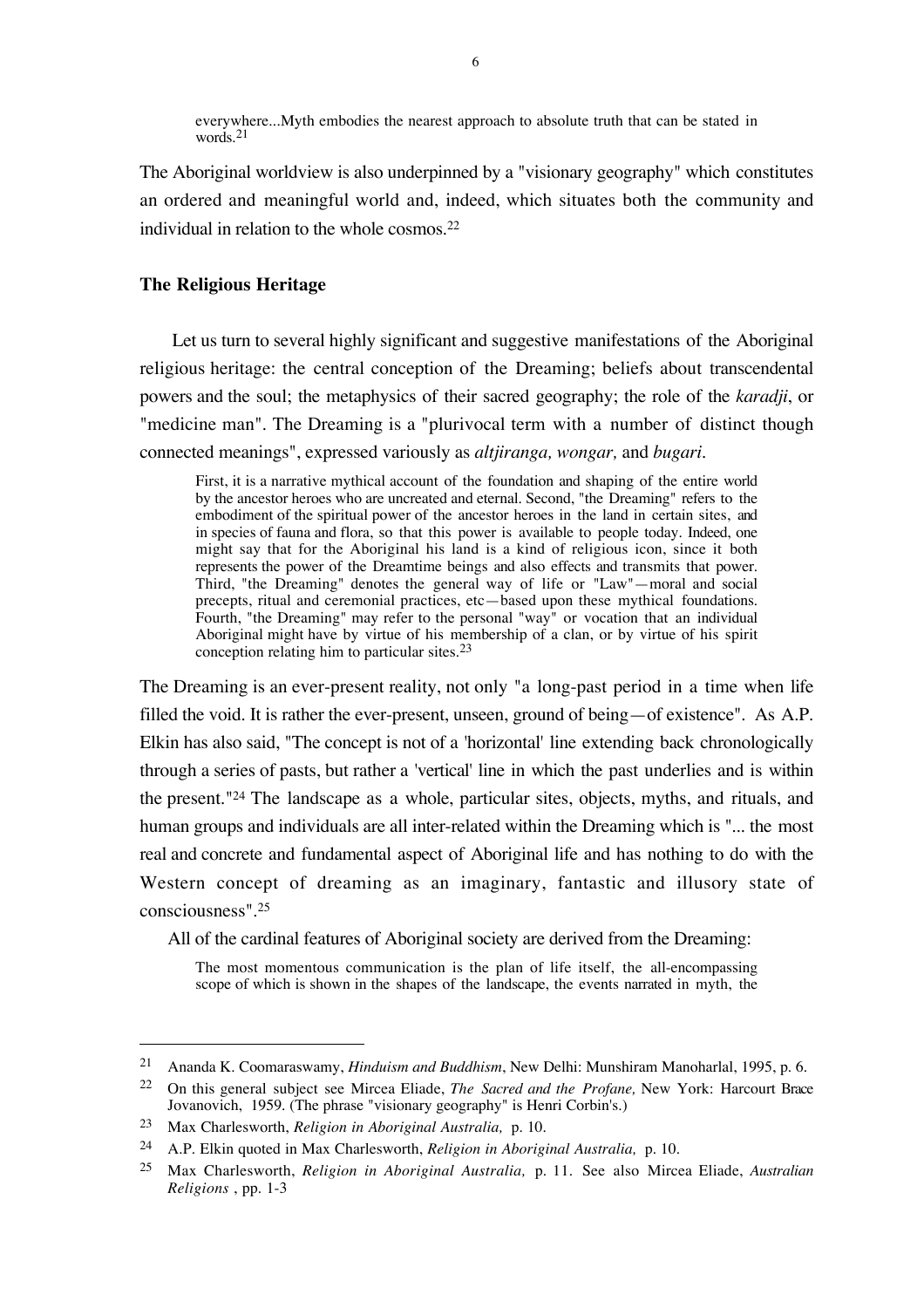acts performed in rites, the codes observed in conduct, and the habits and characteristics of other forms of life.26

We find here a feature characteristic of all religions: the notion of a Revelation of suprahuman origins which lays down the "will of heaven", and which invites but does not compel conformity to its dictates. As a recent anthropologist has noted,

The way in which the plan was "passed on" to humans as the powers withdrew above or below the earth is left obscure... but at least it is certain that men are not constrained to fidelity by their nature. The Aborigines know that they can fall away from what their traditional culture requires...27

This is to say that they were no strangers to that fundamental freedom which constitutes the human estate, its dignity and its most terrible responsibility. The Dreaming constitutes a revealed mythology whilst the ongoing ritual and ceremonial life can be seen as the cord which joins Aboriginal society to its supernatural origins. Indeed, as Lord Northbourne observed, "Tradition, in the rightful sense of the word, is the chain that joins civilisation to Revelation."28 Or again, tradition might also usefully be thought of as "the mediator between time and eternity". Each of these definitions is perfectly apposite in the Aboriginal context.

The transcendental, world-creative power is known under a variety of names (*Baiame, Bunjil, Daramulan, Nurelli, Mangela*) and is anthropomorphic, masculine, creative, skydwelling, ethical, and paternally related to all of humankind—perhaps best translated in English as the "All-Father". This Deity is immutable and eternal, existing before all things. Indeed, the belief in the divinity who created both man and the world and then ascended into heaven after bestowing on humankind the rudiments of culture, "is attested in many other archaic cultures".29 The same kind of transcendent, world-creative power is portrayed in some tribes, particularly those of Northern Australia, as feminine—the "All-Mother".30 Between the supreme being and more parochial and so-called "totemic" spirits and powers are supernatural beings, "sky heroes", with whom much of the mythology is concerned. The

<sup>26</sup> Kenneth Maddock, "The World Creative Powers" in Max Charlesworth, *Religion in Aboriginal Australia,* pp. 86-87

<sup>27</sup> *ibid*.

<sup>28</sup> Lord Northbourne, *Religion in the Modern World,* London: J.M. Dent, 1963, p. 34. In this context we might also recall Marco Pallis's definition of tradition as "an effective communication of principles of more-than-human origin... through use of forms that will have arisen by applying those principles to contingent needs." Marco Pallis, *The Way and the Mountain* London: Peter Owen, 1960, p. 203.

<sup>29</sup> Mircea Eliade, *Australian Religions*, p. 7. The early ethnologists, especially those of an evolutionist bent, were unable to grasp the possibility of any religious conception amongst the Aborigines which might be comparable to the belief in a supreme, benevolent and ethical Deity such as was to be found in the great Occidental monotheisms; it ran counter to their assumptions about the intellectual and spiritual inferiority of the Aborigines. Nevertheless, as Eliade has remarked, "There is no doubt that the belief in such a celestial Supreme Being belongs among the most archaic and genuine traditions of the southeastern Aborigines." The ethnologists likewise had difficulty in coming to terms with Aboriginal notions about the pre-existent and eternal soul in which most tribes believed. Again, Eliade has emphasized that "the indestructibility of the human spirit seems to be a fundamental and pan-Australian conception." (p. 172)

<sup>30</sup> Kenneth Maddock, "The World Creative Powers", pp. 88-92.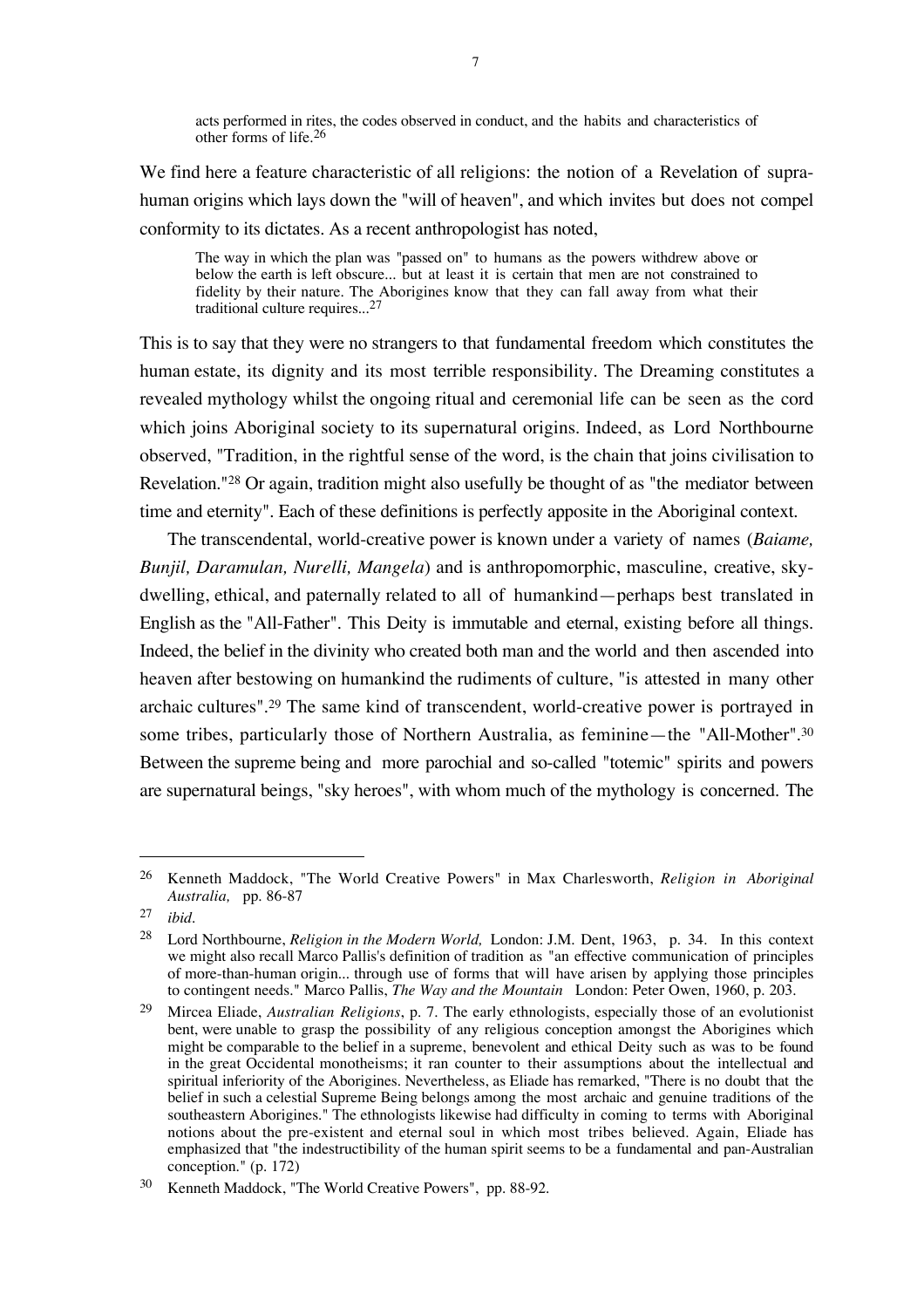Rainbow Serpent, representing the generative force, is one of the most widespread of such figures.31

As to the Aboriginal relationship with the natural world, what Joseph Epes Brown has said of the American Indians is also, in large measure, true of the Australian Aborigines:

...the world of nature was their temple, and within this sanctuary they showed great respect to every form, function and power. That the Indians held as sacred all the natural forms around them is not unique...But what is almost unique in the Indians' attitude is that their reverence for life and nature is *central* to their religion: each form in the world around them bears such a host of precise values and meanings that taken altogether they constitute what one would call their "doctrine".32

It is not too much to say that for the Aborigines, as for the Indians, not only is nature their temple but also their Scripture. In the case of the Aborigines we have already seen how a mythic and sacred geography is derived from the Dreaming itself. Indeed, "in the end, the land is no more than a bridge between [them] and the sacred realm of the Dreaming".<sup>33</sup> Much of their sacred art was directed towards the preservation of the tribal knowledge of that mythic geography. It is also worth remembering a point frequently stressed by Eliade: for *homo religiosus*, who is also necessarily *homo symbolicus*, everything in nature is capable of revealing itself as a "cosmic sacrality", as a hierophany, in contrast to the profane outlook of modern man, an outlook which makes the universe "opaque, inert, mute", a swirling chaos of dead matter.<sup>34</sup>

The Aborigines' semi-nomadic lifestyle ensured that they remained immersed in the realm of nature. It is as well to remember that such a relationship, of itself, confers spiritual gifts. As Frithjof Schuon so eloquently put it,

Virgin Nature is at one with holy poverty and also with spiritual childlikeness; she is an open book containing an inexhaustible teaching of truth and beauty. It is in the midst of his own artifices that man most easily becomes corrupted, it is they that make him covetous and impious; close to virgin Nature, who knows neither agitation nor falsehood, he has the hope of remaining contemplative like Nature herself. <sup>35</sup>

Elsewhere he reminds us that in our own time "the timeless message of Nature constitutes a spiritual viaticum of the first importance."36

Ritual life was largely given over to a re-entry into the *illud tempus* of the Dreaming, a time which is sacred

because it [is] sanctified by the real presence and activity of the Supernatural Beings. But like all other species of "sacred time", although infinitely remote, it is not inaccessible. It can be reactualized through ritual. 37

<sup>31</sup> Mircea Eliade, *Australian Religions* , pp. 79ff.

<sup>32</sup> Joseph Epes Brown, *The Spiritual Legacy of the American Indians*, New York: Crossroad, 1972, p. 37.

<sup>33</sup> James Cowan, "The Dream Journey: Ritual Renewal among Australian Aborigines", *Temenos* 7, p.181

<sup>34</sup> Mircea Eliade, *The Sacred and the Profane,* p. 12 and p. 178.

<sup>35</sup> Frithjof Schuon, *The Feathered Sun*, p. 41.

<sup>36</sup> Frithjof Schuon, *The Feathered Sun*, p. 13.

<sup>37</sup> Mircea Eliade, *Australian Religions*, p.43.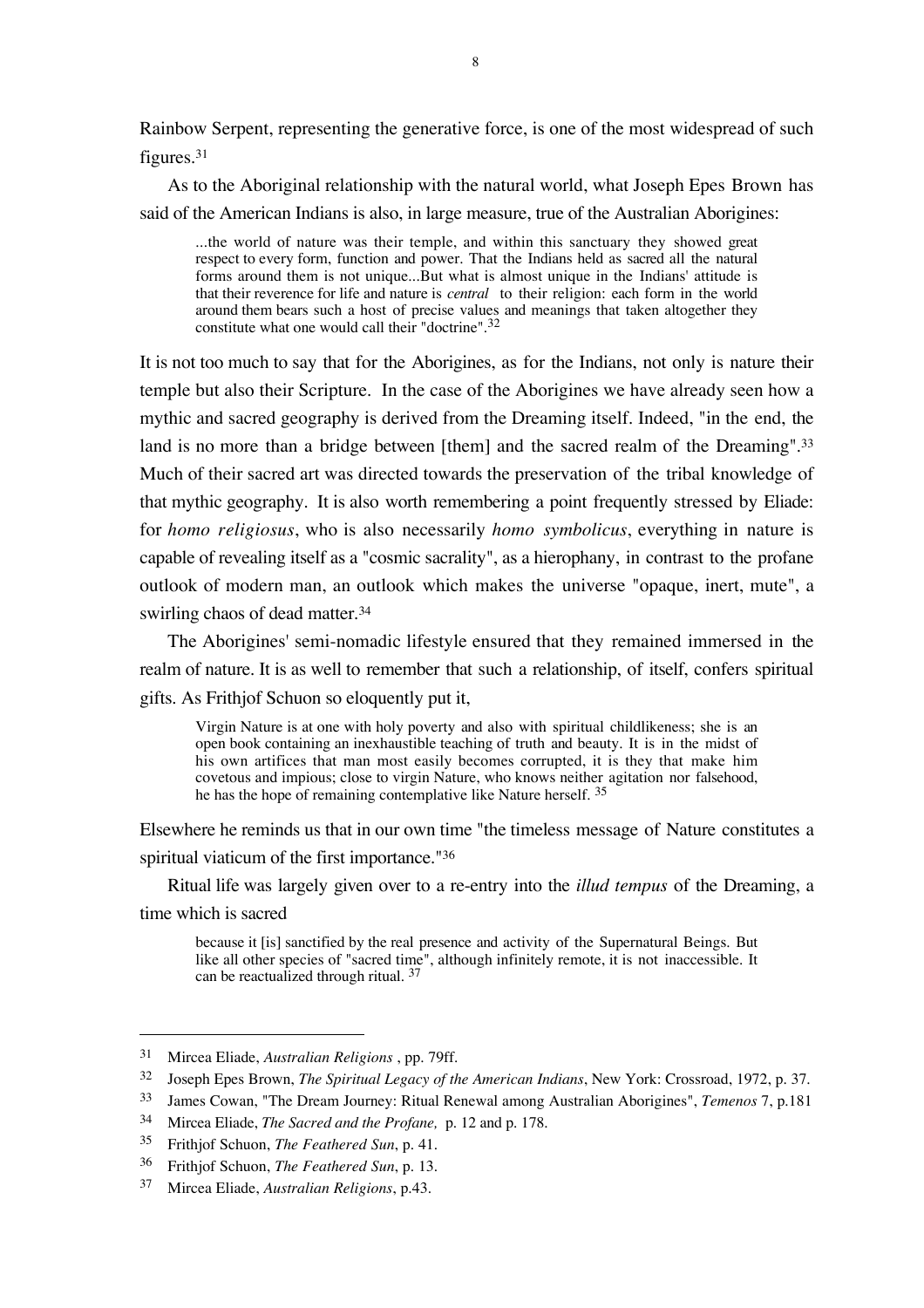Through ritual life the members of the tribe not only recuperated sacred time but by reiterating the paradigmatic acts of the supernatural powers they helped to regenerate life by "recreating the world".38 To neglect these awesome cosmic responsibilities would be to allow the world to regress into darkness and chaos.39

The spiritual integrity of the Aboriginal tradition was preserved by individuals variously called *karadjis,* "medicine men", "clever men", shamans, or, in Elkin's terms, "men of high degree". It was their role to cure the sick, defend the community against "black" magic, perform vital functions in the communal ritual life, especially in initiation rituals, and to serve as cultural and spiritual exemplars by way of their access to occult powers and their custody of the mythological and ceremonial heritage. These men were viaducts, so to speak, between the supernatural and mundane worlds.40 The initiation ceremonies (always involving a death and rebirth experience), the central role of visions and other ecstatic experiences, and the healing functions of the men of high degree are reminiscent of shamanic practices in Tibet, Siberia and amongst the Indians of both North and South America.41 Nevertheless, the Aboriginal tradition developed its own esoteric spiritual practices and metaphysical wisdom to which the medicine men conformed themselves and by which they were sanctified.42

### **The Marks of Tradition**

 $\overline{a}$ 

Aboriginal culture exhibited four emblems of *all* religious traditions. Firstly, *a divine source.* As we have seen, the origins of this tradition are primordial, stretching back into time immemorial. We cannot anchor its origins in historical time nor tie it to any place, person, event or book. Nonetheless, we can declare that this mythological-ritual complex was not and could not have been of merely human provenance though doubtless its spiritual economy providentially reflected the psychic receptivities of the Aboriginal peoples. As Schuon has affirmed, "Traditions appear out of the Infinite like flowers; they can no more be invented than the sacred art which is their witness and proof."43

<sup>38</sup> Mircea Eliade, *Australian Religions*, p.61.

<sup>&</sup>lt;sup>39</sup> Indeed here we have one of the keys to the demoralisation of those survivors who must live in a world made meaningless by their separation from the land and the consequent annihilation of their ritual life. They are no longer able to participate in the Dreamtime nor to fulfil those ritual obligations which gave life dignity and purpose. The substitutes and palliatives the modern white world offers are, of course, tawdry and trivial in comparison whether they be sinister, as in the case of alcohol, or comparatively benign and well-intentioned—a Western "education" for instance.

<sup>40</sup> See Mircea Eliade, *Australian Religions*, pp.128ff and 156ff; A. P. Elkin, *Aboriginal Men of High Degree* St Lucia: University of Queensland Press, 1977; and James Cowan, *The Aborigine Tradition,* Shaftesbury: Element, 1992, Ch. 6.

<sup>41</sup> See Mircea Eliade, *Shamanism, Archaic Techniques of Ecstasy*, Princeton: Bollingen Series, 1964, and *Australian Religions*, pp. 128-164, and A. P. Elkin, *Aboriginal Men of High Degree*, pp. 57-58, 60- 64.

<sup>42</sup> See James Cowan, *Mysteries of the Dreaming: The Spiritual Life of Australian Aborigines*, Bridport: Prism, 1989, Ch. 1.

<sup>43</sup> Frithjof Schuon, *In the Tracks of Buddhism*, p120.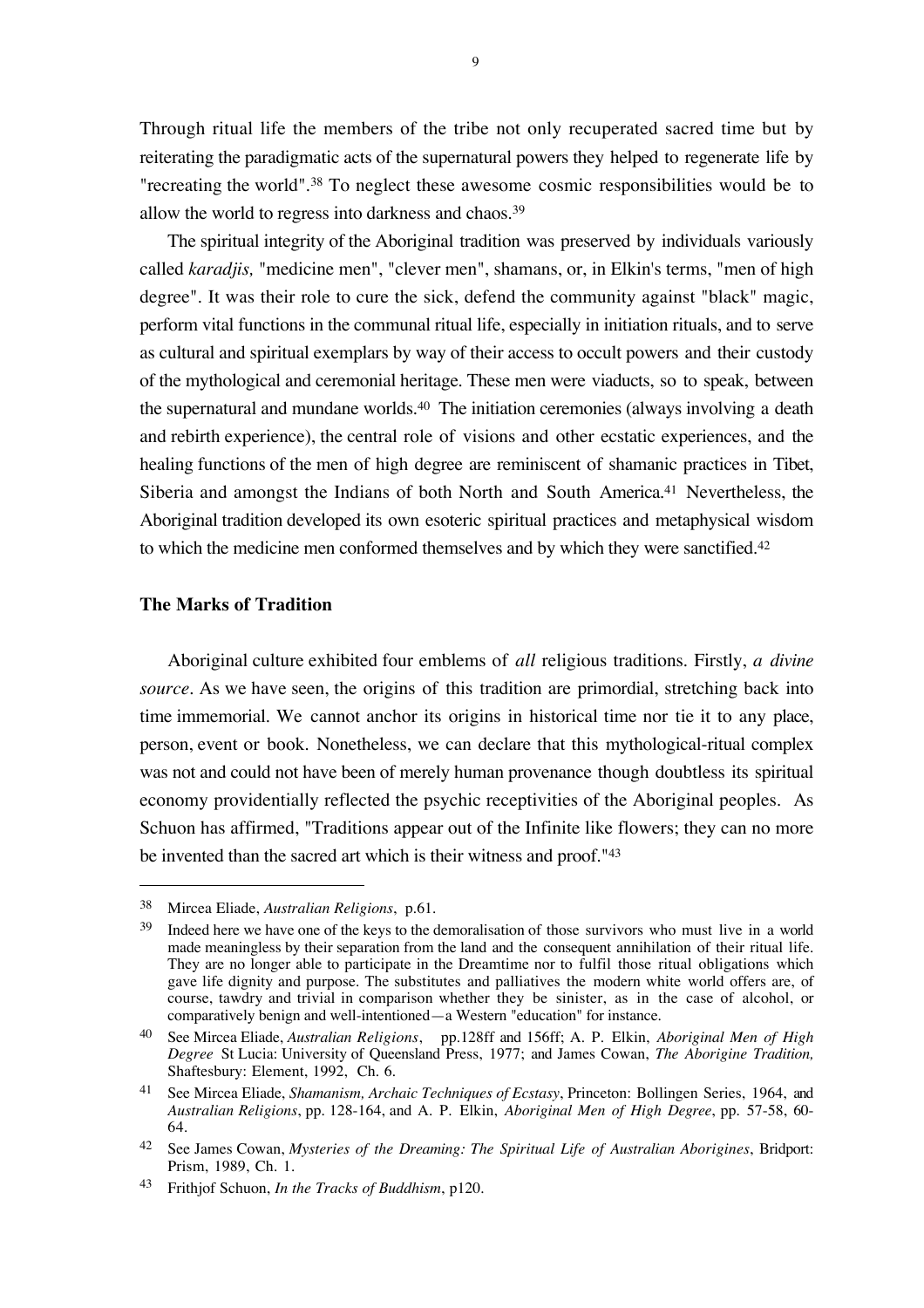Secondly the Aboriginal tradition enshrined *a doctrine* about the nature and "relationship" of the Absolute and the relative, the Real and the relatively or provisionally real. In the case of the Aborigines, as with the American Indians, the doctrines were not cast in the mould of a book or a collection of canonical writings, nor formulated in abstract dogmatic language but, rather, inhered in the relationship of the Aboriginal to the whole cosmos. As Schuon remarked, metaphysical doctrines do not of necessity find their expression only in verbal forms but can be expressed visually and ritually:

...the criterion of metaphysical truth or of its depth lies not in the complexity or difficulty of its expression, but in the quality and effectiveness of its symbolism, having regard to a particular capacity of understanding or style of thinking. Wisdom does not lie in any complication of words but in the profundity of the intention...<sup>44</sup>

The doctrine of the Aborigines is ingrained in their mythology, ritual life and sacred art, each of these dimensions of Aboriginal culture hinging, so to speak, on a sacramental relationship with the land itself. It is also worth pointing out that their sense of the sacred expresses itself most readily in spatial rather than temporal terms. A failure to understand this principle lies behind the evident incomprehension of the anthropologists in the face of the central conception of the Dreaming, a category of the sacred which escapes completely the grip of all profane and linear notions of time, not to say of "history".

The third mark of any integral tradition, inseparable from the doctrine, is *a spiritual method*, a way which enables its practitioners to cleave to the Absolute, to conform their being to the demands of Eternity. Aboriginal spirituality was expressed primarily through rites and ceremonies. Indeed, one commentator has remarked that there can have been few cultures so dominated by ritual life.45 Contrary to anthropologists' claims about the social "functions" of these rituals the crucial purpose of ceremonial life was to put both the tribe and the individual into right relationship with the Dreaming and with the natural world, the material vestment in which the Eternal was clothed.

Fourthly we find *the formal embodiment of tradition* in the sacred arts and sciences which determine the character of a civilisation and which give it its own spiritual "personality", if one might so express it. Here we need look no further than Aboriginal art: far from being the "childish scratchings" of "ignorant savages" this art constitutes a rich symbolic vocabulary, always rooted in the natural order but comprising the vehicle for the most complex metaphysical ideas and the most resonant spiritual messages. Here we find an art that conforms to Schuon's claim that,

Traditional art derives from a creativity which combines heavenly inspiration with ethnic genius, and which does so in the manner of a science endowed with rules and not by way of individual improvisation: *ars sine scientia nihil*. 46

<sup>44</sup> Frithjof Schuon, *Understanding Islam*, p.11.

<sup>45</sup> James Cowan, *The Aborigine Tradition*, p. 53.

<sup>46</sup> Frithjof Schuon, *Esoterism as Principle and as Way*, London: Perennial Books, 1981, p. 83.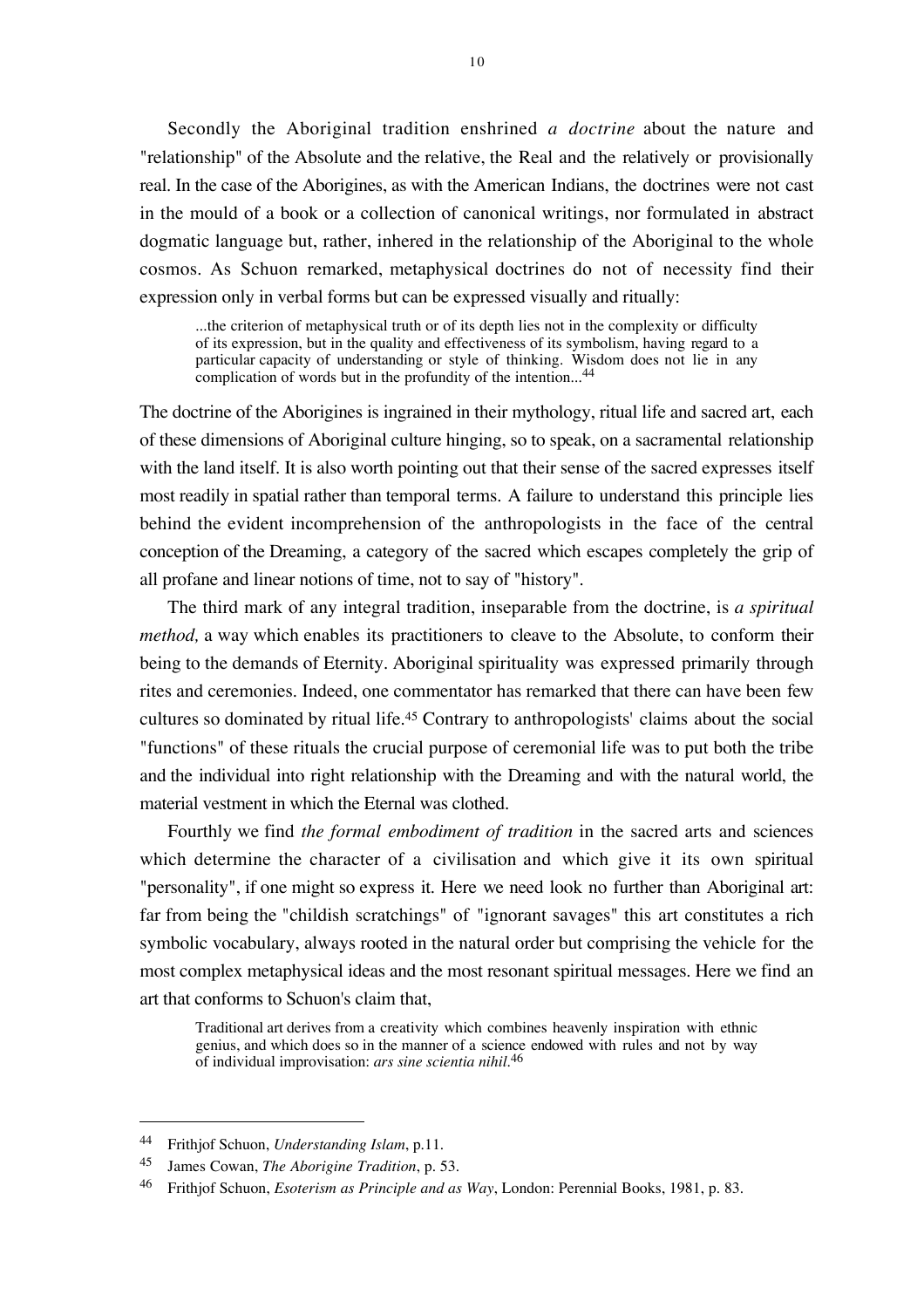Aboriginal art assumed many different forms: sand sculptures, rock wall art, body painting and decoration, ritual objects, and, in later times, bark paintings. Many of these incorporated pictorial designs and all were symbolic, not in the superficial modern sense whereby a symbol "stands in" for something else, more or less arbitrarily, but in the traditional sense which was re-articulated by Coleridge:

A symbol is characterized...above all by the translucence of the Eternal through and in the Temporal. It always partakes of the Reality which it renders intelligible; and while it enunciates the whole, abides itself as a living part in that Unity of which it is representative.47

Traditional art is never arbitrary nor subjective but informed by a language which rests on the analogies between spiritual realities and transitory material phenomena which, by way of this relationship, carry qualitative symbolic significances. It is in this context that we must understand the indifference of Aboriginal art to the claims of a naturalistic aesthetic which seeks to "imitate" nature, to accurately reproduce the surfaces and appearances of the material world. As Schuon so often insisted, artistic naturalism proceeds from an exteriorizing and materialistic mentality which could not be normative in any traditional civilisation.48

Aboriginal art conveyed transcendental values and metaphysical truths to the social collectivity. By-passing the pitfalls of abstract and merely ratiocinative thought it was accessible to all mentalities and through its symbolism addressed the whole person rather than the mind only, thereby actualizing the teachings of tradition. The contrast with our own modern art could hardly be more dramatic, confronted as we so often are by an "art" which is flagrantly, indeed boastfully anti-traditional, governed by a rampant individualism and an insatiable appetite for novelty, preoccupied with an aestheticism attuned to the fashions of the day, directed towards little more than the stimulation of the senses, and quite indifferent to any spiritual function, an art characterized by stylistic excesses veering from a pedantic naturalism on one side to the grotesqueries of an inhuman surrealism on the other. Aboriginal art which retains even some of its traditional character is like a mountain stream next to the cesspit of much modern art.49

<sup>47</sup> Coleridge quoted in Adrian Snodgrass, *Time, Architecture and Eternity: The Stellar and Temporal Symbolism of Traditional Buildings*, Vol 1, New Delhi: Aditya Prakashan, 1990, p. 44.

<sup>48</sup> See Frithjof Schuon, "The Degrees of Art" in *Esoterism as Principle and as Way*, pp. 183-198; "Principles and Criteria of Art" in *The Language of the Self*, Ganesh, Madras, 1959, pp. 102-135; and "Aesthetics and Symbolism in Art and Nature" in *Spiritual Perspectives and Human Facts,* Perennial Books, London, 1959, pp. 24-49.

 $49$  It is true that in recent years Aboriginal art has been afforded a new respect and a rather fashionable "status" within both the Australian and the international art establishment. Unhappily this new attitude is often informed by altogether anti-traditional values whereby Aboriginal art is seen primarily in terms of aesthetically pleasing "craft" objects which are expressions of the material culture of the Aborigines. As one commentator has recently observed "Australian Aboriginal art remains the last great non-European cultural form available to the voracious appetite of the European art machine." (T. Smith, "Black Art: Its Genius Explained", *The Independent Monthly* September 1989, p.18.) A sacred art resonant with symbolic and spiritual messages is thus wrenched out of its ceremonial context, is culturally appropriated and eventually becomes an art commodity on which the art market fixes a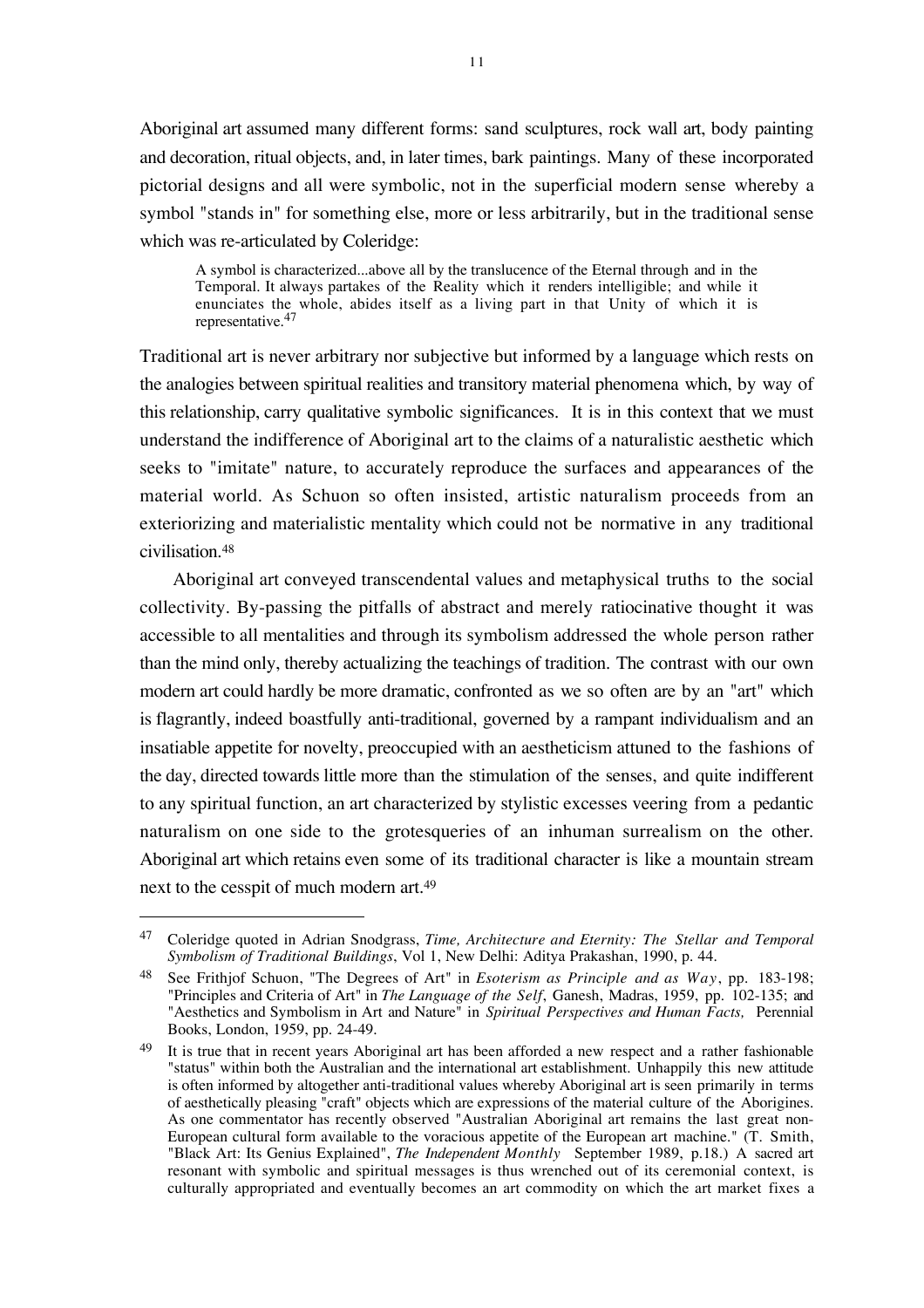#### **The Lessons of Aboriginal Tradition**

The Aboriginal tradition enshrined *a sense of proportion and an ordered scheme of values and priorities* which gave precedence to the spiritual, which stamped everyday life with a sense of the imperishable, and which afforded humankind an ontological dignity all but impossible to recover in a world which is prepared to countenance talk of the human being as a "naked ape". In our own culture, swayed by the sentimental prejudices of the age and dedicated to the pursuit of a selfish and barbarous "progress", Aboriginal culture can stand as a reminder of those human possibilities on which we have so often turned our backs. It can remind us anew that we live, in the fullest sense, only in relation to the Absolute.

In a culture tyrannized by time and imprisoned in historicism, the Aboriginal indifference to profane history can provide us with another perspective on our earthly existence. The messages implicit in Aboriginal culture can, of course, have no meaning for those whose materialistic worldview leaves them utterly obtuse to anything and everything of a spiritual order. As Eliade has remarked, many students of archaic religions ultimately "take refuge in a materialism or behaviourism impervious to every spiritual shock".50

Anyone not in the grip of prejudices of this kind cannot study Aboriginal religion without being continually reawakened to *a sense of the sacred*. If we are to ask what precisely constitutes the "sacred" we can do no better than turn again to Schuon. That is sacred, he writes,

which in the first place is attached to the transcendent order, secondly possesses the character of absolute certainty, and thirdly, eludes the comprehension and power of investigation of the ordinary human mind...The sacred introduces a quality of the absolute into relativities and confers on perishable things a texture of eternity.51

To reanimate such a sense is one of the most invaluable services which cultures such as that of the Australian Aborigines might perform for the contemporary world. Without a sense of the sacred we are lost in the world of accidental contingencies. As Schuon again reminds us,

When people talk about "civilisation" they generally attribute a qualitative meaning to the term, but really civilisation only represents a value provided it is supra-human in origin and implies for the civilised man a sense of the sacred...A sense of the sacred is fundamental for every civilisation because fundamental for man: the sacred—that which is immutable, inviolable and so infinitely majestic—is in the very substance of our spirit and of our existence. 52

monetary value. Again, a sad and familiar story in many parts of the globe. See Joseph Epes Brown, *The Spiritual Legacy of the American Indians*, p. 134.

<sup>50</sup> M. Eliade, *The Quest: Meaning and History in Religion,* Chicago: University of Chicago Press, 1969, p. 62. See also p. 36.

<sup>51</sup> F. Schuon, *Understanding Islam,* London: Allen & Unwin, 1976, p. 48.

<sup>52</sup> ibid., p.33. Elsewhere Schuon writes, "It is one of the most pernicious of errors to believe, firstly, that the human collectivity as such represents an unconditional or absolute value, and secondly that the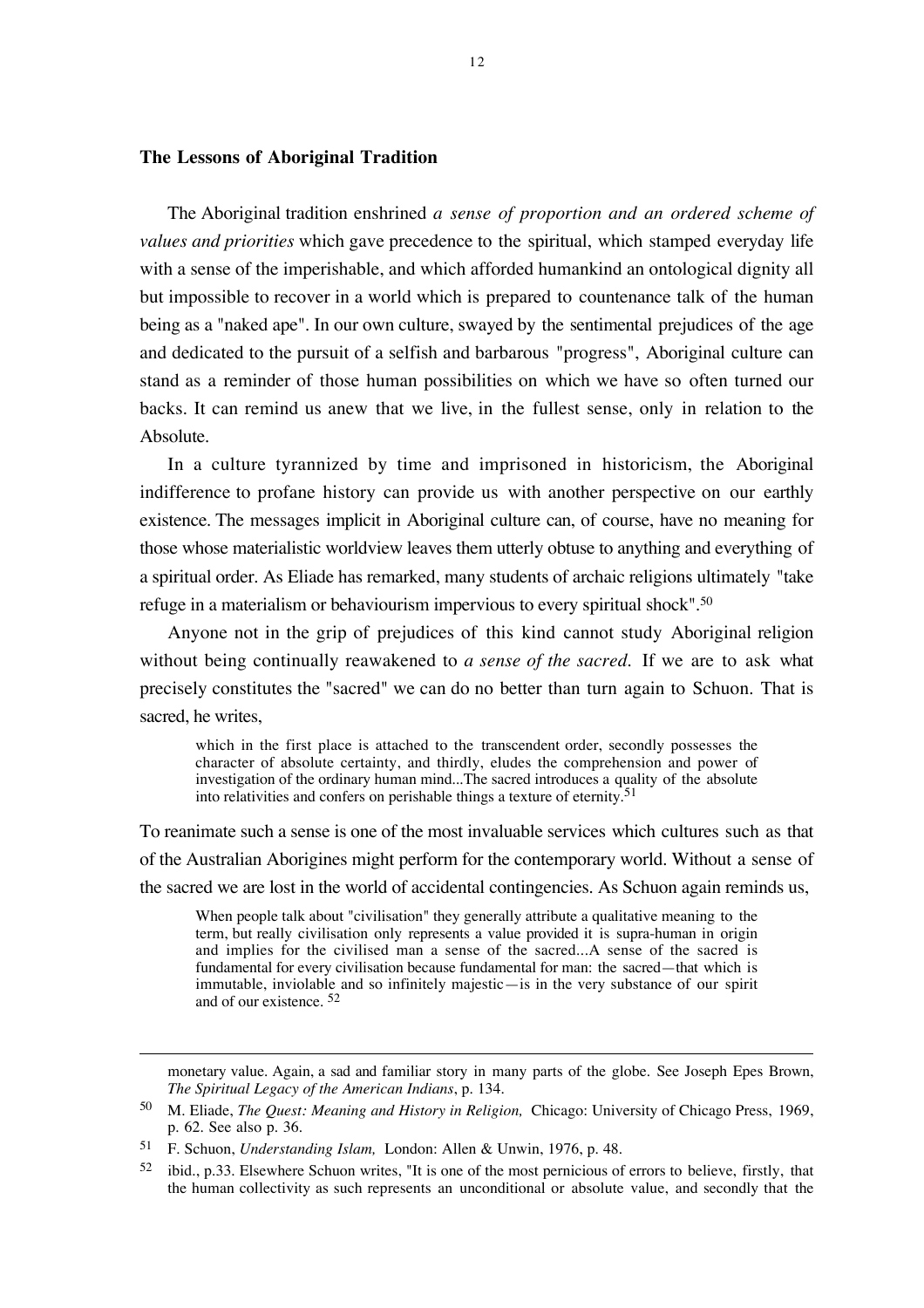It is not without some irony that it is the so-called "primitive", quite free from any complicity in the pathologies of modernity, who recalls us to this sense of the sacred.

Aboriginal society was one in harmony with nature rather than one intent on "conquest" and plunder; the millennia during which the Aborigines lived alone on the continent left it in a more or less primordial state of "Edenic innocence", if one might so express it. As Schuon has remarked of the American Indians, if there is an element of ineluctable fatality in the disappearance of this paradise, this in no wise excuses the villainies to which the Aborigines have been subjected over the last two centuries.<sup>53</sup>

The Aborigines found in the world about them not only beauty and harmony but signs of *divine intent* to which men could and should conform themselves. This lies at the heart of their relationship to the land. One of the many lessons we can learn is that a properlyconstituted ecological awareness can only be built on the foundations of what is ultimately a *spiritual recognition* of the holiness of the world around us: furthermore, this sacredness is conferred by the immaterial and spiritual realities which the world of nature reflects. At the same time we can say that Aboriginal religion was life-affirming in the most down-to-earth fashion, or, to put it another way, for the Aboriginal outlook the sacred was always materially incarnated in the realm of nature.

No amount of fashionable concern about the evils of pollution, no amount of "socially responsible" science, nor of the idolisation of "Nature" can in any way substitute for the spiritual intuition which lies at the heart of many primal cultures. For modern man,

It is not a matter of projecting a supersaturated and disillusioned individualism into a desecrated Nature—this would be a worldliness like any other—but, on the contrary, of rediscovering in Nature, on the basis of the traditional outlook, the divine substance which is inherent in it; in other words, to "see God everywhere..."<sup>54</sup>

Of course, the sacredness of the world is necessarily inaccessible to a view which sees the planet as nothing more than a configuration of physical properties and energies, and "knowledge" as a quantitative accumulation of data about these material phenomena. The symbolist outlook, exemplified by the Aborigines, eludes the grasp of "Single Vision" in absolute fashion.55

Aboriginal man also offers us *an exemplum of spiritual responsibility and authenticity*. As Mircea Eliade has observed

..it would be wrong to believe that the religious man of primitive and archaic societies refuses to assume the responsibility for a genuine existence. On the contrary...he courageously assumes immense responsibilities—for example, that of collaborating in the creation of the cosmos, or of creating his own world, or of ensuring the life of plants and animals, and so on. But it is a different kind of responsibility from those that, to us

well-being of this collectivity represents any such value...". *Light on the Ancient Worlds,* London: Perennial Books, 1965, p. 443.

<sup>53</sup> See Frithjof Schuon, *The Feathered Sun*, pp. 41-43.

<sup>54</sup> Frithjof Schuon, *The Feathered Sun*, p. 13.

<sup>55</sup> See Frithjof Schuon, "The Symbolist Mind" in *The Feathered Sun*, pp. 3-13. "Single Vision"—William Blake's characterisation of the scientistic mentality.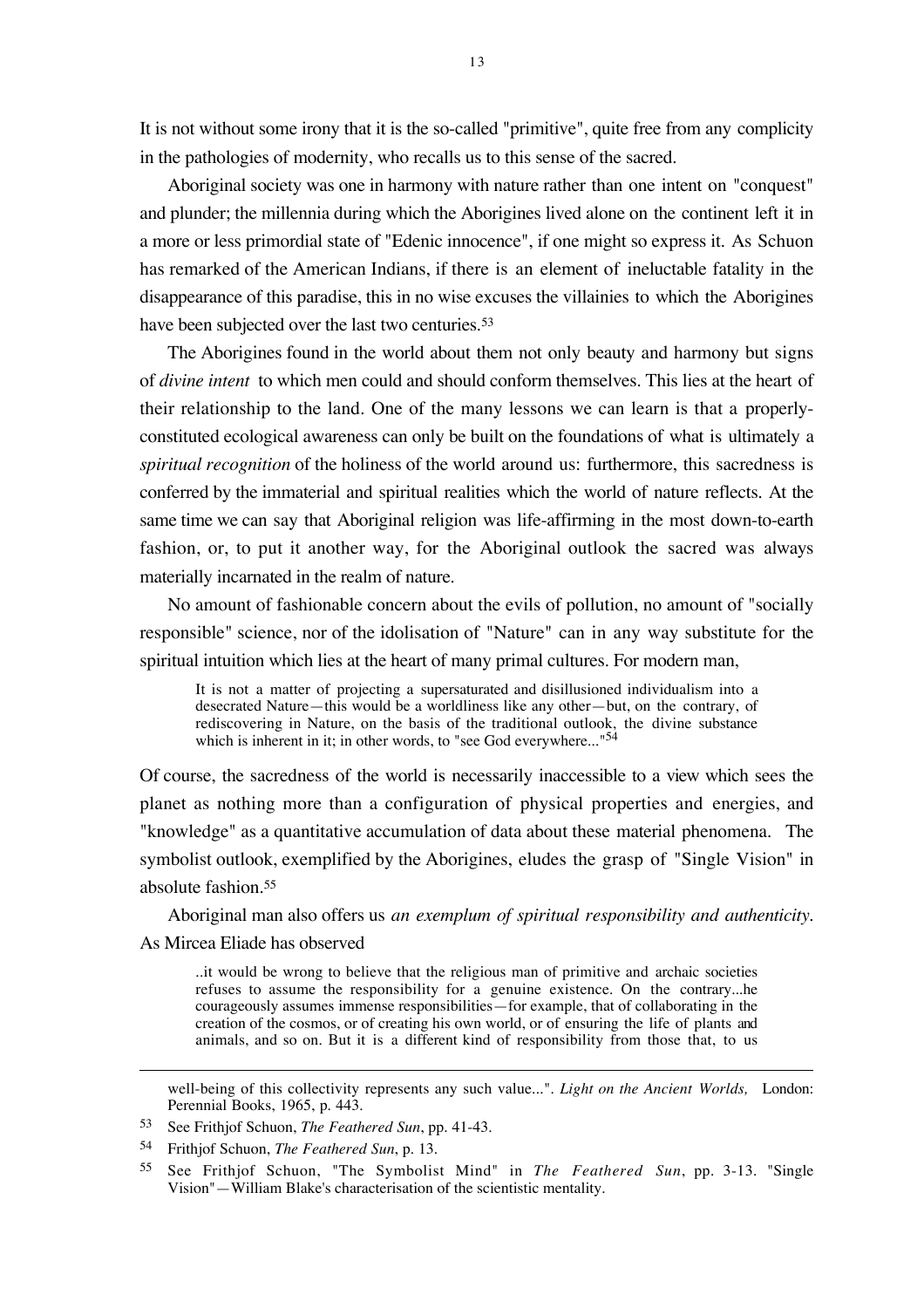moderns, appear to be the only genuine and valid responsibilities. It is a responsibility on the cosmic plane, in contradistinction to the moral, social or historical responsibilities that are alone regarded as valid in modern civilisations. From the point of view of profane existence, man feels no responsibility except to himself and to society...<sup>56</sup>

In his magisterial study of the crisis of modern civilisation, *The Reign of Quantity*, René Guénon refers to

...the darkest enigmas of the modern world, enigmas which the world itself denies because it is incapable of perceiving them although it carries them within itself, and because this denial is an indispensable condition for the maintenance of the special mentality whereby it exists.57

Those enigmas can only be unravelled by recourse to the wisdom which existed within the cadre of all integral traditions, including that of Australia's indigenous people. As Schuon reminds us, no people anywhere has been bereft of a religious tradition animated by spiritual insights and values. It is only we moderns who have invented a godless and spiritless world, a desacralized universe. The ultimately important lessons of any traditional culture do not invite any kind of "imitation", which would be quite fruitless, but a return to the sources of the perennial wisdom which can always be found within our own religious tradition if only we have the will to look.

\*\*\*

<sup>56</sup> Mircea Eliade, *The Sacred and the Profane* , p. 93.

<sup>57</sup> René Guénon, *The Reign of Quantity* , Penguin, 1972, p. 11.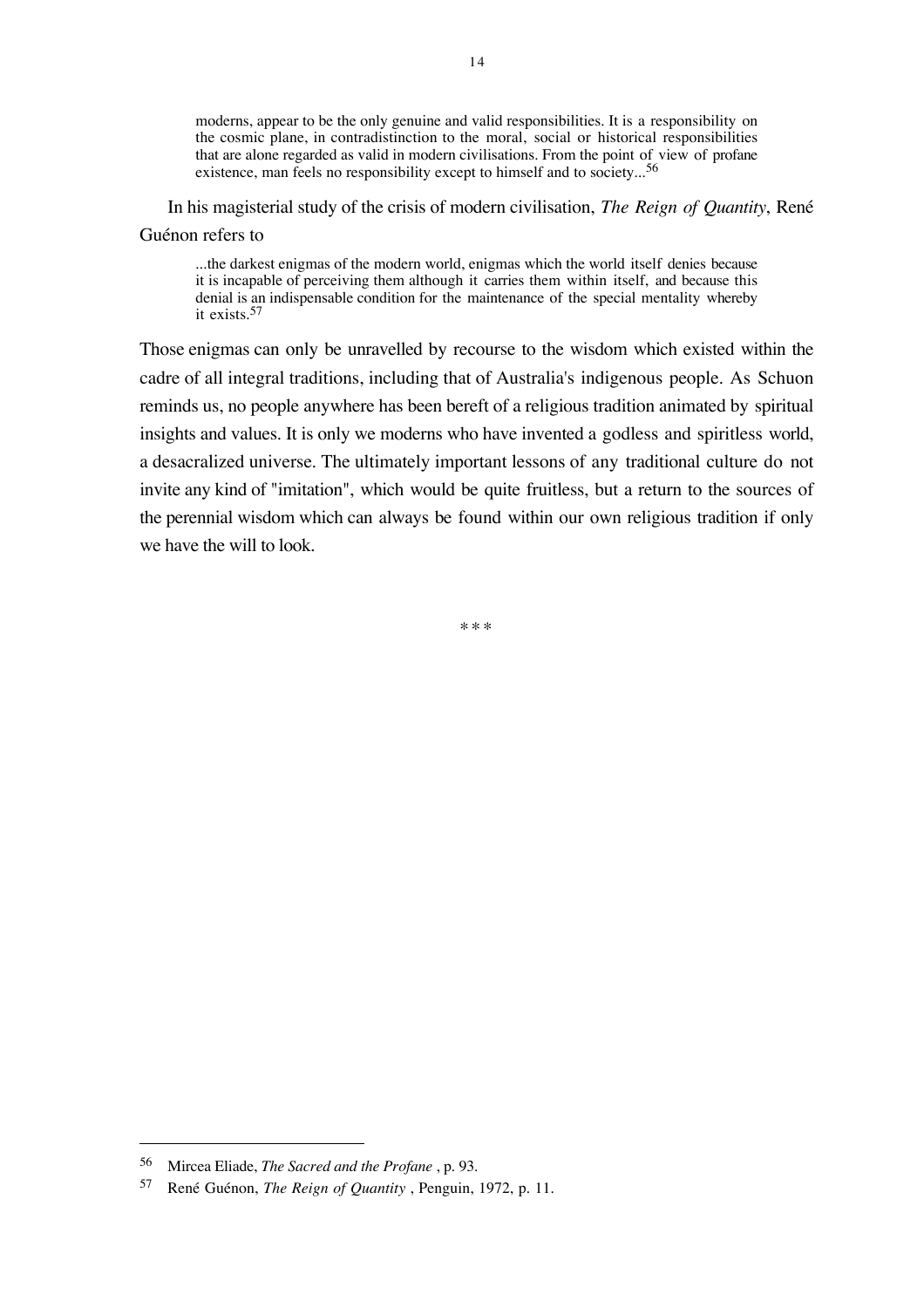## **Suggested reading**

## **(a) Background**

| Richard Broome       | Aboriginal Australia Sydney: Allen & Unwin, 1982.                                              |
|----------------------|------------------------------------------------------------------------------------------------|
| E.E. Evans-Pritchard | <i>Theories of Primitive Religion Oxford: Clarendon Press, 1965.</i>                           |
| Henry Reynolds       | <i>The Other Side of the Frontier Ringwood: Penguin, 1982.</i>                                 |
| Henry Reynolds (ed)  | <i>Dispossession: Black Australians and White Invaders Sydney: Allen &amp; Unwin,</i><br>1989. |

## **(b) Aboriginal Religion**

| Max Charlesworth et al. | Religion in Aboriginal Australia St Lucia: University of Queensland Press, 1986.                                                                                      |
|-------------------------|-----------------------------------------------------------------------------------------------------------------------------------------------------------------------|
| James Cowan             | <i>Mysteries of the Dreaming Bridport: Prism, 1989.</i>                                                                                                               |
|                         | <i>The Aborigine Tradition Shaftesbury: Element, 1992.</i>                                                                                                            |
| <b>Hilton Deakin</b>    | "Some thoughts on transcendence in tribal societies" in Ways of Transcendence<br>ed Edwin Dowdy, Adelaide: Australian Association for the Study of Religion,<br>1982. |
| Mircea Eliade           | Australian Religions Ithaca: Cornell University Press, 1971.                                                                                                          |
|                         | The Sacred and the Profane New York: Harcourt Brace Jovanovich, 1959.                                                                                                 |
|                         | <i>Shamanism: Archaic Techniques of Ecstasy Princeton: Bollingen Series, 1964.</i>                                                                                    |
| A.P. Elkin              | Aboriginal Men of High Degree St Lucia: University of Queensland Press,<br>1977.                                                                                      |
| Monica Furlong          | The Flight of the Kingfisher: A Journey among the Kukatja Aborigines London:<br>Harper Collins, 1996.                                                                 |
| W.E.H. Stanner          | White Man Got No Dreaming: Essays 1938-1973 Canberra: Australian National<br>University Press, 1979.                                                                  |
| Tony Swain              | <i>Interpreting Aboriginal Religion Adelaide: Australian Association for the Study</i><br>of Religion, 1985.                                                          |
|                         | A place for strangers: towards a history of Australian Aboriginal being<br>Cambridge: Cambridge University Press, 1993.                                               |

## **(c) on Tradition**

| Joseph Epes Brown   | The Spiritual Legacy of the American Indians New York: Crossroad, 1972.                                                                 |
|---------------------|-----------------------------------------------------------------------------------------------------------------------------------------|
| A. K. Coomaraswamy  | Selected Papers, Vol.1: Traditional Art and Symbolism and Vol. 2: Metaphysics,<br>ed. Roger Lipsey, Princeton: Bollingen Series, 1977.  |
| René Guénon         | The Reign of Quantity and the Signs of the Times Baltimore: Penguin Books,<br>1972.                                                     |
|                     | <i>Fundamental Symbols</i> Cambridge: Quinta Essentia, 1995.                                                                            |
| Seyyed Hossein Nasr | Knowledge and the Sacred New York: Crossroad, 1981.                                                                                     |
| Lord Northbourne    | Religion in the Modern World J.M. Dent, London, 1963 (Perennial reprint).                                                               |
| Kenneth Oldmeadow   | Traditionalism: religion in the light of the perennial philosophy Colombo: Sri<br>Lanka Institute of Traditional Studies (forthcoming). |
| Marco Pallis        | The Way and the Mountain London: Peter Owen, 1960.                                                                                      |
| Frithjof Schuon     | The Transfiguration of Man Bloomington: World Wisdom Books, 1995.                                                                       |
|                     | The Feathered Sun: Plains Indians in Art and Philosophy Bloomington: World<br>Wisdom Books, 1990.                                       |
|                     | Esoterism as Principle and as Way, London: Perennial Books, 1981.                                                                       |
|                     | <i>Understanding Islam London: Allen &amp; Unwin, 1976.</i>                                                                             |